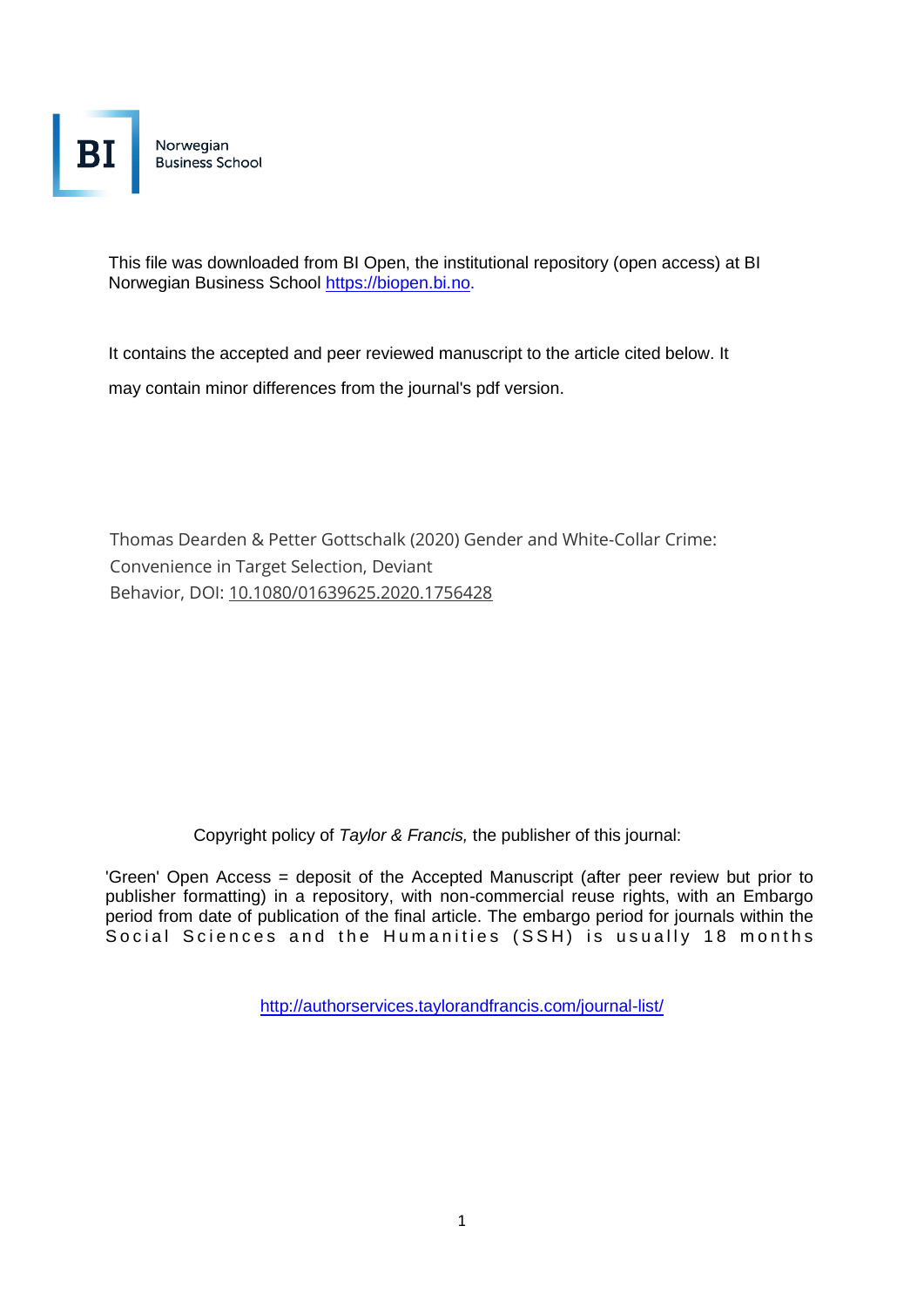## **Gender and White-Collar Crime: Convenience in Target Selection**

Thomas E Dearden<sup>a\*</sup> and Petter Gottschalk<sup>b</sup>

| <sup>b</sup> Department of Leadership and |
|-------------------------------------------|
| <b>Organizational Behavior</b>            |
| <b>BI Norwegian Business School</b>       |
| Nydalsveien 37                            |
| 0484 Oslo                                 |
| Norway                                    |
| +4746410716                               |
| petter.gottschalk@bi.no                   |
|                                           |

### **Biographical Note:**

**Thomas Dearden** is assistant professor of sociology at Virginia Tech. He graduated with B.A. in psychology from Brigham Young University – Hawaii and an M.A. and Ph.D. in criminology and criminal justice from Indiana University. Dr. Dearden specializes in research technology and crime, and corporate crime. He has conducted research for organizations across the globe, including the Polynesian Cultural Center in Hawaii, Food for Life Vrindavan in Uttar Pradesh, India, and Pay Tel in North Carolina. He has published his research in peerreviewed journals including The Journal of Financial Crime and The Journal of Investigative Psychology and Offender Profiling and has presented at a dozen different conferences.

**Petter Gottschalk** is professor in the Department of Leadership and Organizational Behavior at BI Norwegian Business School in Oslo, Norway. After completing his education at Technische Universität Berlin, Dartmouth College, Massachusetts Institute of Technology, and Henley Management College, he took on executive positions in technology enterprises for twenty years before joining academics. Dr. Gottschalk has published extensively on knowledge management, intelligence strategy, police investigations, white-collar crime, convenience theory, and fraud examinations. He has lectured in the United States, China, Singapore, and Egypt.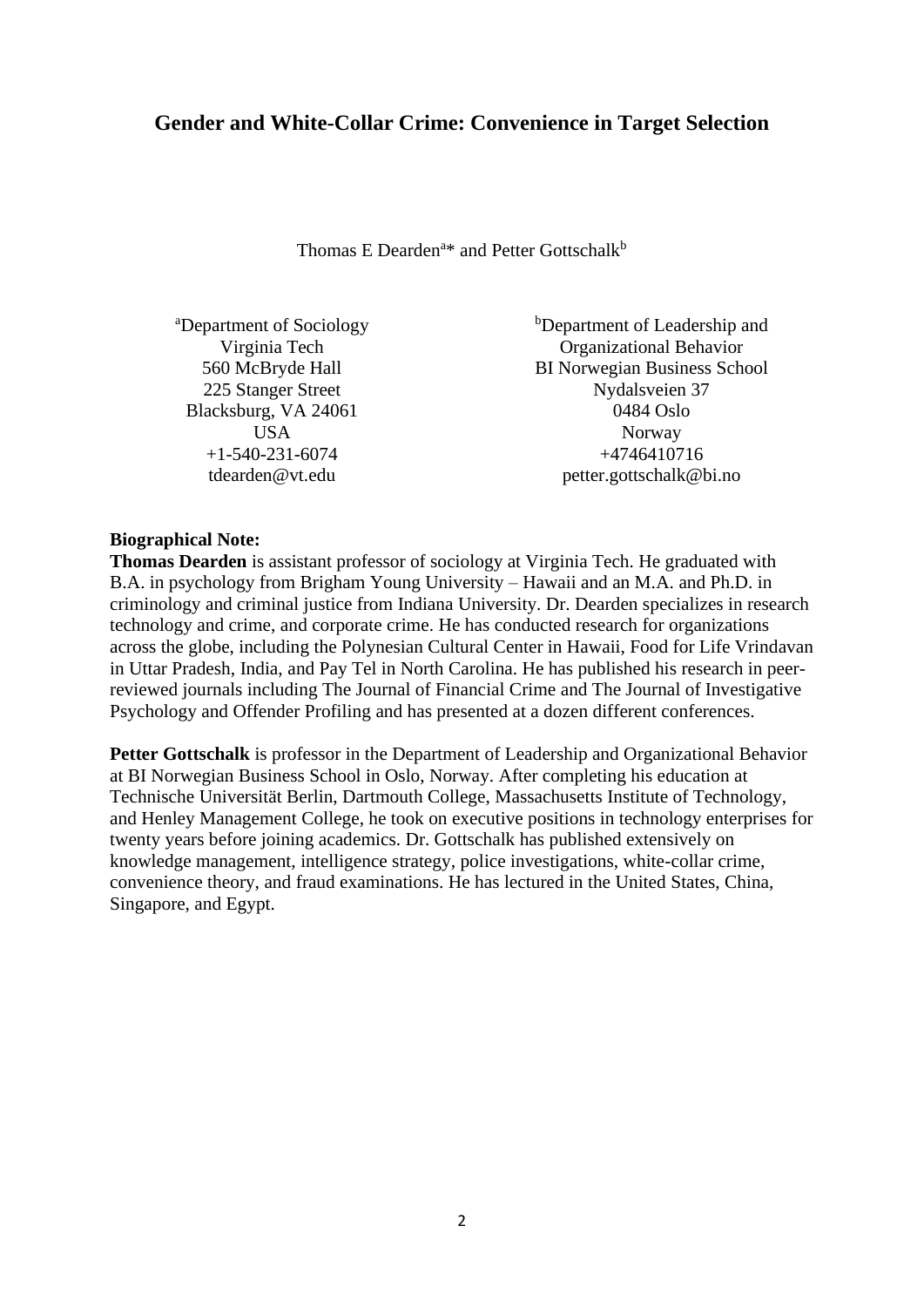#### **Abstract**

We find support for the idea that gender affects target selection when committing white-collar crime. Based on the theory of convenience, we argue that male and female offenders vary in their perceptions of convenience when considering alternative categories of crime and alternative categories of victims. We obtained data from Utah's White Collar Crime Offender Registry. Individuals in the state of Utah who are convicted of a second-degree white-collar crime felony or higher are required to register. The categories of crime included from statute HB 378 are securities fraud, theft by deception, unlawful dealing of property by fiduciary, fraudulent insurance, mortgage fraud, communications fraud, and money laundering.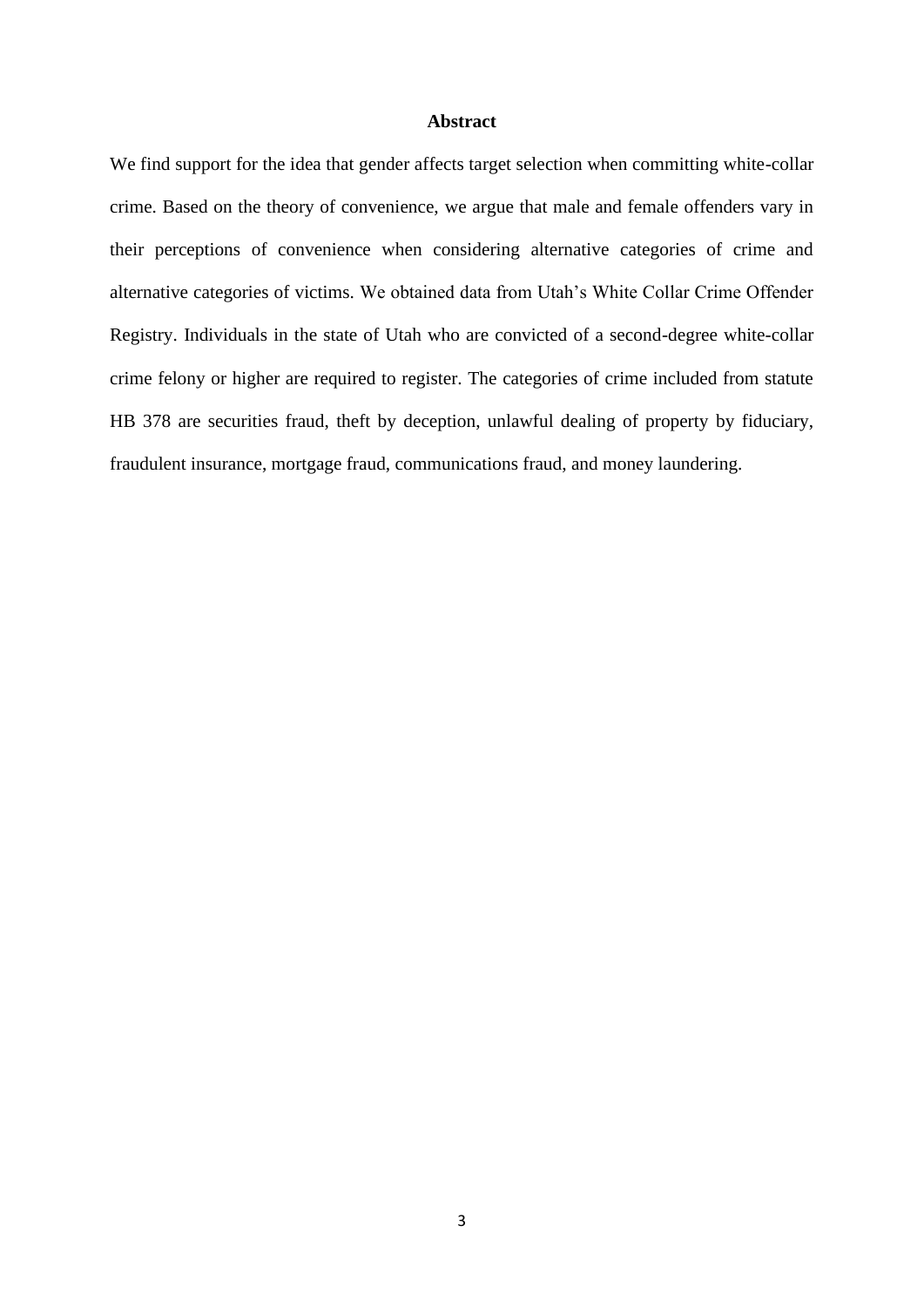#### **Gender and White-Collar Crime: Convenience in Target Selection**

White-collar crime is financial crime committed by individuals in privileged positions in business and public organizations (Logan, Morgan, Benson, and Cullen 2019; Sutherland 1983). This is a narrow definition expanded by researchers such as Galvin, Loughran, Simpson, and Cohen (2018), who includes all kinds of non-violent crime with financial motives. We apply in this research the wider definition of white-collar crime choosing the offense-based rather than the offender-based definition (Goossen, Seva, and Larsson 2016; Piquero 2018; Piquero and Schoepfer 2010). An argument for the offense-based perspective is that everyone now can commit fraud on the Internet, an act that was impossible when Sutherland (1939) coined the term white-collar crime eight decades ago (Geest, Weisburd, and Blokland 2017:544):

In sharp contrast to the 1940s however, when most financial crimes were out of reach for ordinary people, in modern-day society the opportunity structure for white-collar crime has dramatically changed. The growth of the credit economy, the increase of the service sector, increased urbanization, and the advent of the internet – to name but a few factors – have increasingly democratized the phenomenon of financial crimes and fraud. With the advancement of technology, crimes labelled as 'white-collar' do not require employment or specific skills, and have increasingly come within range of the poor and disadvantaged who disproportionately came in contact with the criminal justice system then and now.

Research has emphasized that female and male offenders do not have the same motives, opportunities, and willingness to commit white-collar crime (Benson and Harbinson 2020; Galvin 2020; Goulette 2020; Harbinson 2020; Ndrecka 2020). This article focuses on a slightly different perspective by addressing the following research question: How does gender affect target selection in white-collar crime? Based on the theory of convenience (Gottschalk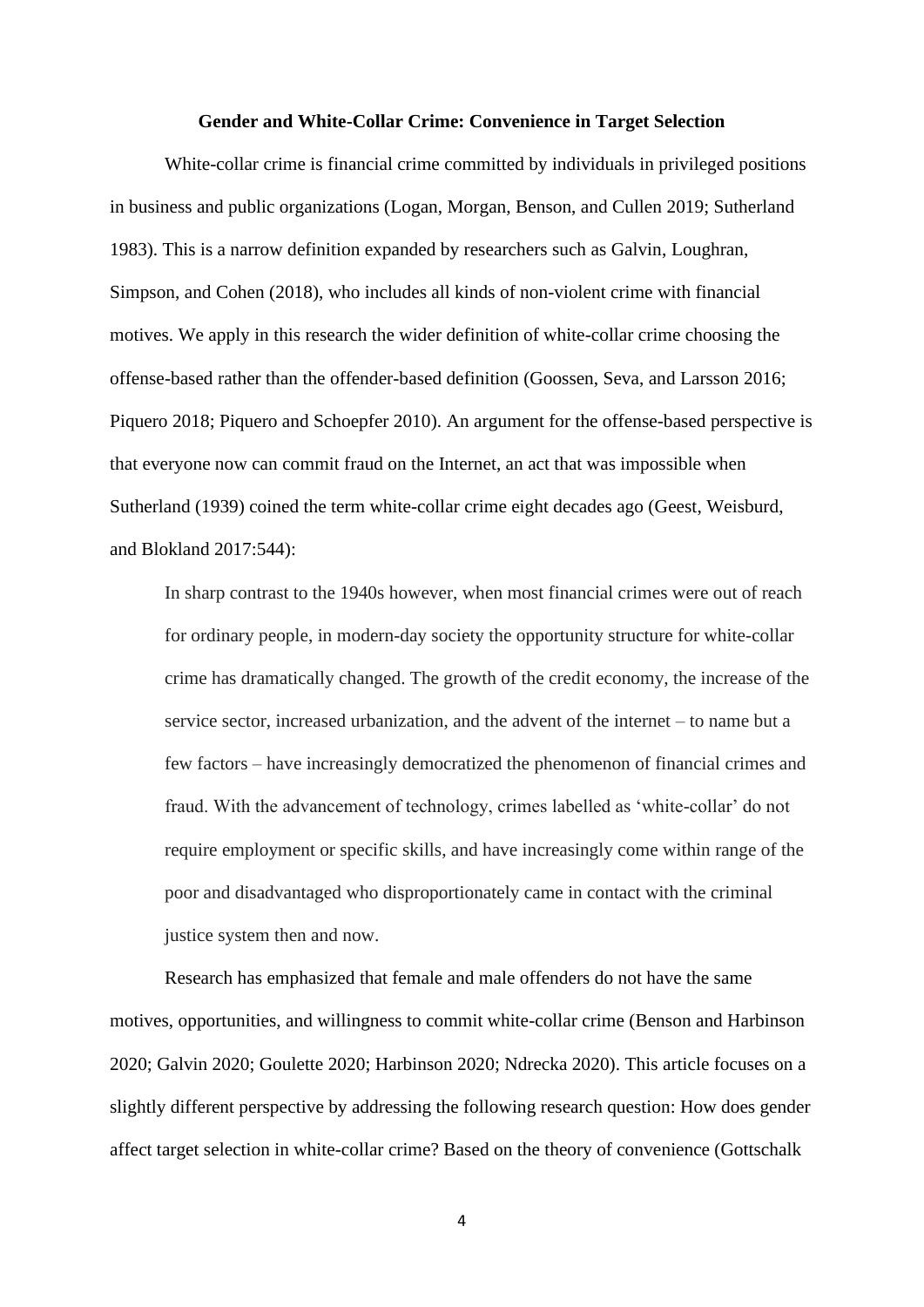2017, 2020), this article explores both theoretically and empirically how variation in convenience between men and women might influence the implicit choice of victim when committing white-collar crime.

## *Nature of White Collar Crime*

White-collar crime includes all kinds of financial offences, such as fraud, manipulation, and corruption (Dearden 2016, 2017, 2019). The theory of convenience suggests that the relative convenience of alternative actions determines decision-making when committing white-collar crime (Braaten and Vaughn 2019; Chan and Gibbs 2020; Gottschalk 2017, 2020; Hansen 2020; Kireenko, Nevzorova, and Fedotov 2019; Vasiu and Podgor 2019). It is a crime-as-choice theory, where individuals make the choice of crime when they perceive crime as more convenient than alternative actions. Convenience is the state of being able to proceed with something with little effort or difficulty, avoiding pain and strain (Mai and Olsen 2016). Convenience is savings in time and effort (Farquhar and Rowley 2009), as well as avoidance of pain and obstacles (Higgins 1997). Convenience is a relative concept concerned with the efficiency in time and effort as well as reduction in pain and solution to problems (Engdahl 2015). Convenience is an advantage in favor of a specific action to the detriment of alternative actions. White-collar offenders choose the most convenient path to reach their goals (Wikstrom, Mann, and Hardie 2018). Convenience is in line with the definition of a criminal opportunity, which is "the presence of a favorable combination of circumstances that renders a possible course of action" (Aguilera and Vadera 2008:434).

Historical research on gender and white-collar crime suggests that women were often victims of white-collar offenses, but seldom the offender (Robb 2006). Today research clearly shows that females do commit white-collar crime, but at a lower percentage than males (Daly 1989; Gottschalk and Glasø 2013; Gottschalk and Smith 2015). Researchers are starting to consider gender differences in white-collar crime (e.g., Benson and Gottschalk 2015; Benson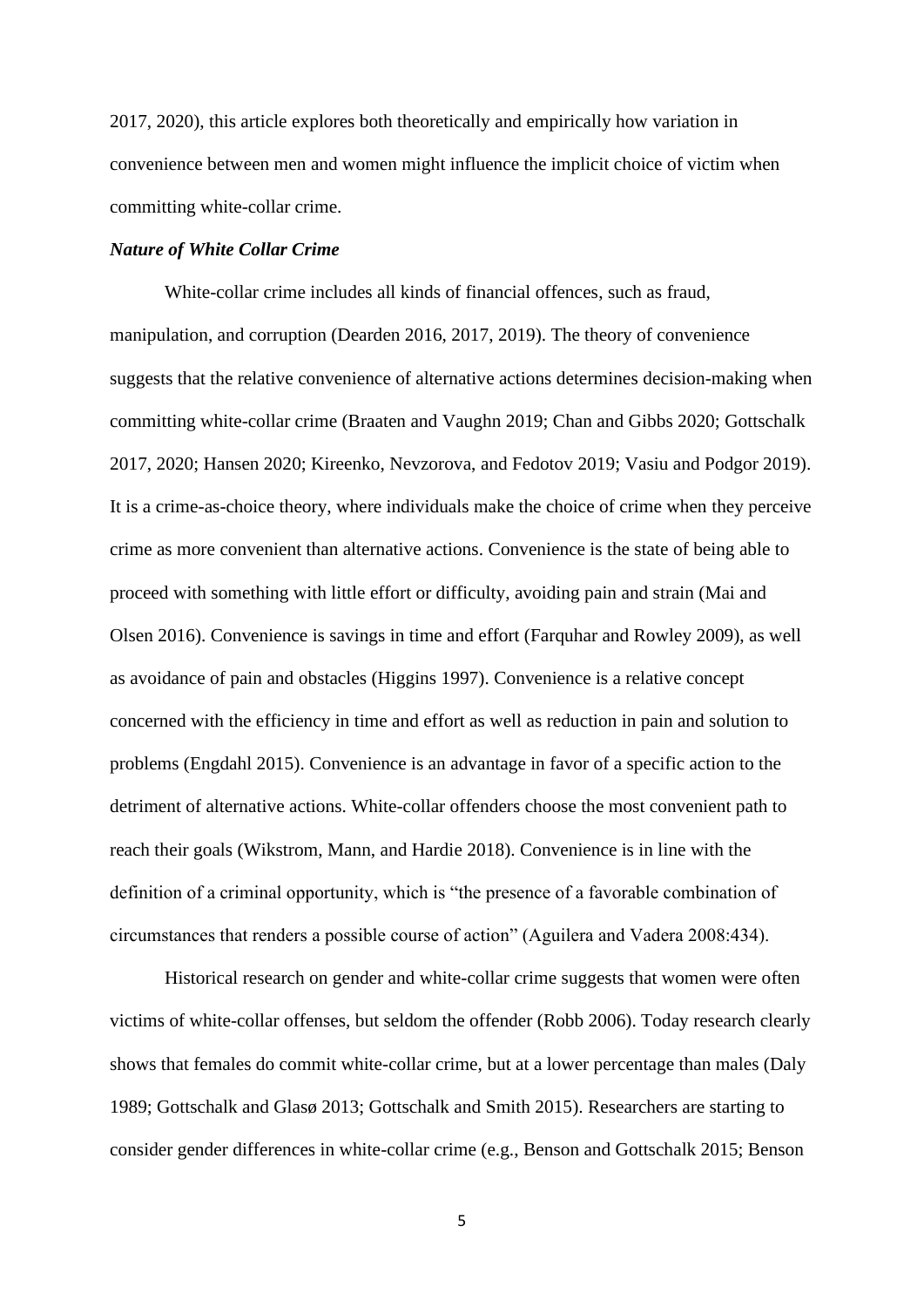and Harbinson, 2020; Galvin 2020; Gottschalk and Glasø 2013; Goulette 2020; Klenowski, Copes, and Mullins 2011; Ndrecka 2020; Reese and McDougal 2018). While gender and white-collar crime research in its infancy, there has been little consideration on differences in the nature of the white-collar offense between genders.

Numerous criminological theories suggest that offenders will pick a course of action that most easily benefits themselves. Convenience theory makes this notion most pronounced (Gottschalk 2017, 2020). Given traditional differences in roles and relationships between genders, it is likely that the choice of white-collar offenses is different depending on gender. One unexplored area is target selection. If offenders are going to choose crime, which are most convenient, it is likely they will also choose targets, which are most convenient. We seek to examine these differences. As such, our research question is the following: How does gender affect target selection when committing white-collar crime?

It is widely known that victims and offenders often have some known relationship rather than being complete strangers (e.g., Chan, Myers, and Heide 2010; Ullman and Siegel 1993). Given this relationship, it is worth considering whether white-collar criminals have a similar pattern of victim-offender relationships. Second, we suggest that gender may have an impact on the type of victims the offender will choose. Given traditional gender norms around work and relationships, a stereotypical suggestion is that females are more likely to target friends or family. Another stereotypical suggestion is that males are more likely to target other known victims, such as employers or business partners. The argument for such suggestions is that females find it relatively more convenient in personal relationships, while males find it relatively more convenient in professional relationships.

According to feminist theory, women tend to be more fearful of committing crime because they feel more vulnerable towards the consequences of committing it (Britton 2000). Thus, women will select targets where they expect less severe consequences. Furthermore,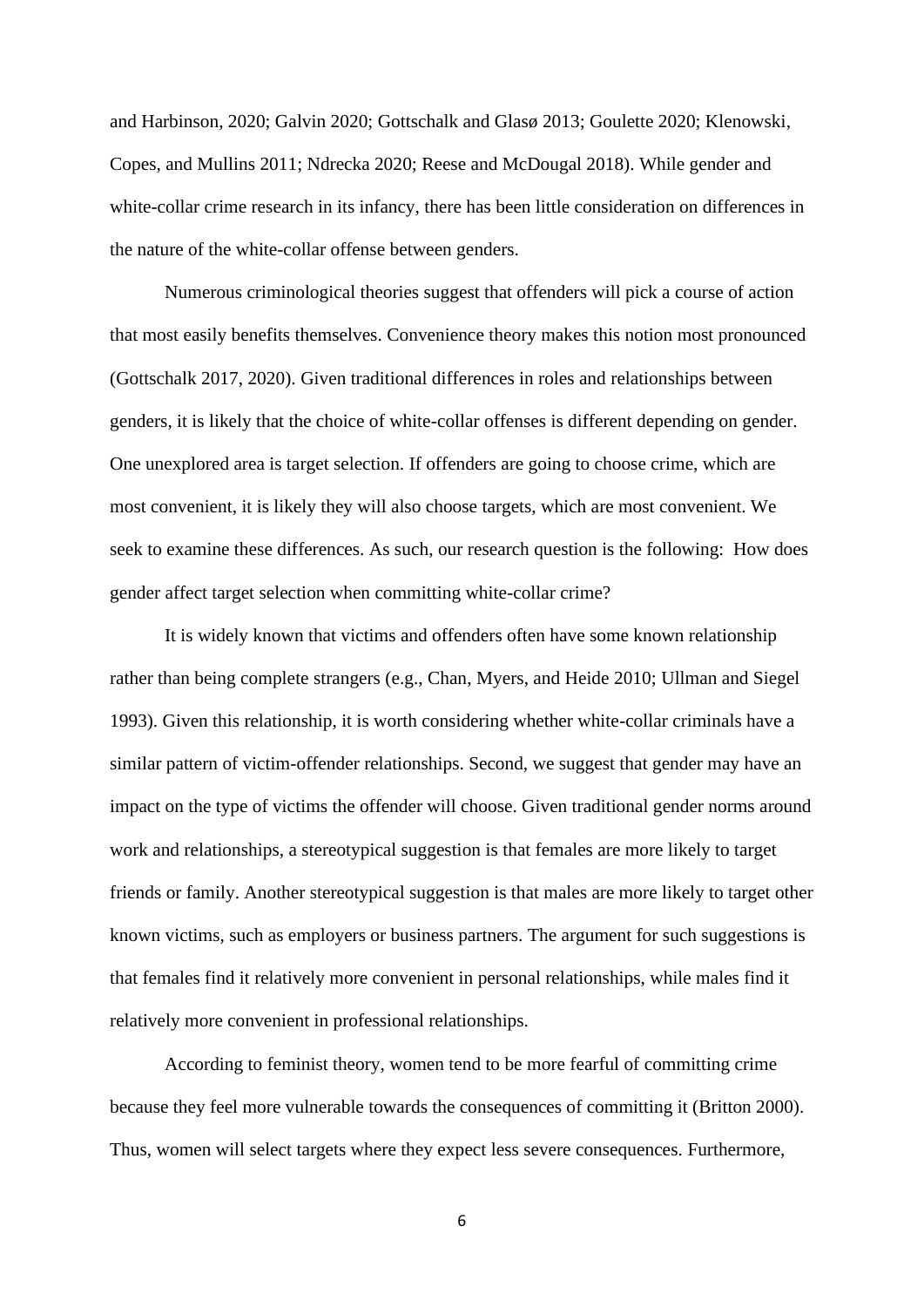Bowman and Giligan (2008) suggest that women do not have the same capacity to justify criminal actions, which is an explanation founded in moral theory.

#### **Materials and Methods**

We obtained data from Utah's White Collar Crime Offender Registry (Utah Attorney General's Office 2020). The Utah Legislature authorized this online registry, HB 378, in 2015. Individuals in the state of Utah who are convicted of a second-degree white-collar crime felony or higher are required to register. The categories of crime included from statute HB 378 are securities fraud, theft by deception, unlawful dealing of property by fiduciary, fraudulent insurance, mortgage fraud, communications fraud, and money laundering (White Collar Crime Registry HB 378 2015). Generally, individuals are on the registry for 10 years for each offense unless they are convicted three or more times, in which case they are on the registry for life.

In order to create a database of white-collar offenders, we transcribed each offender from the registry into a dataset. Using the registry website, we were able to obtain data on 268 offenders and their crime. The demographic collected included: date of birth, height, weight, eye color, and hair color. Information about the offense included conviction type, conviction date, court location, target, and an offense summary. From the information provided on the registry, we were also able to include gender and age at when the offense(s) was committed. We classify white-collar crime in several categories to identify target groups. For example, when a white-collar offender commits tax evasion, the target is society. When an offender commits bank fraud, then it is the bank and ultimately other bank customers who receive financial harm. When a white-collar offender commits embezzlement, then the employer is the victim. When an offender receives a bribe, then the briber's competitors become potential victims.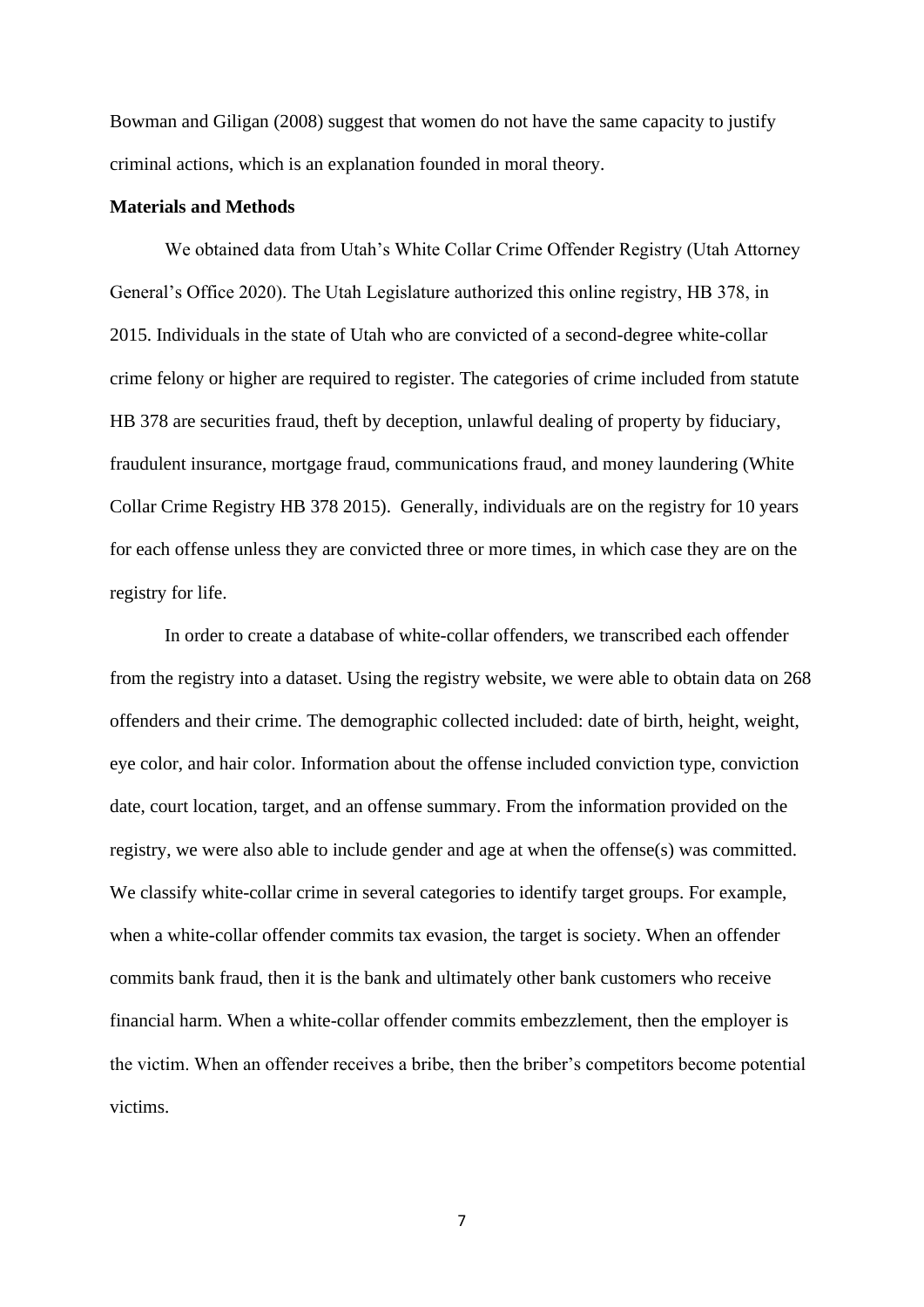Assuming gender differences in crime, we might move back to the various targets and reason how males versus females select targets. For example, bank fraud might lead to serious consequences compared to embezzlement. While banks may take action, employers may dismiss a detected offender and not report it to the police, because the employer does not want public attention (Gottschalk and Tcherni-Buzzeo 2017). Then we might argue that female offenders prefer embezzlement more strongly as the result of women being more concerned about consequences.

## **Results**

Overall, the dataset included 71 female offenders (26.5%), 191 male offenders (71.3%) and six unknown offenders (2.2%). We found that males are, on average, older than females when committing white-collar crime  $(t(260)=2.59, p=.01)$ . Males averaged 43.5 years old compared to females average of 39.1 years old.

To understand better the convictions committed by each gender we included the first three white-collar crime convictions for the convicted, which led to entry on the white-collar crime registry. Conviction type is significantly different by gender ( $\chi^2$  (7)=15.5, p=.03). Due to low cell count on some rows, we also ran a Fisher's exact test, which was significant  $(p=0.01)$ . While not an exact test, we examined the by-cell Chi-square effects; the largest contributor to the overall chi-square value was securities fraud, which males committed in 95% of all convictions. Table 1 shows convictions by gender.

## *TABLE 1 NEAR HERE*

## *Target Selection*

Our research question is concerned with the target selection by gender. In some instances, the offender had multiple targets for one conviction. We included up to three victims, which was consistent with the maximum number of victims per offense on the registry itself. There was a significant difference in the selection of targets between genders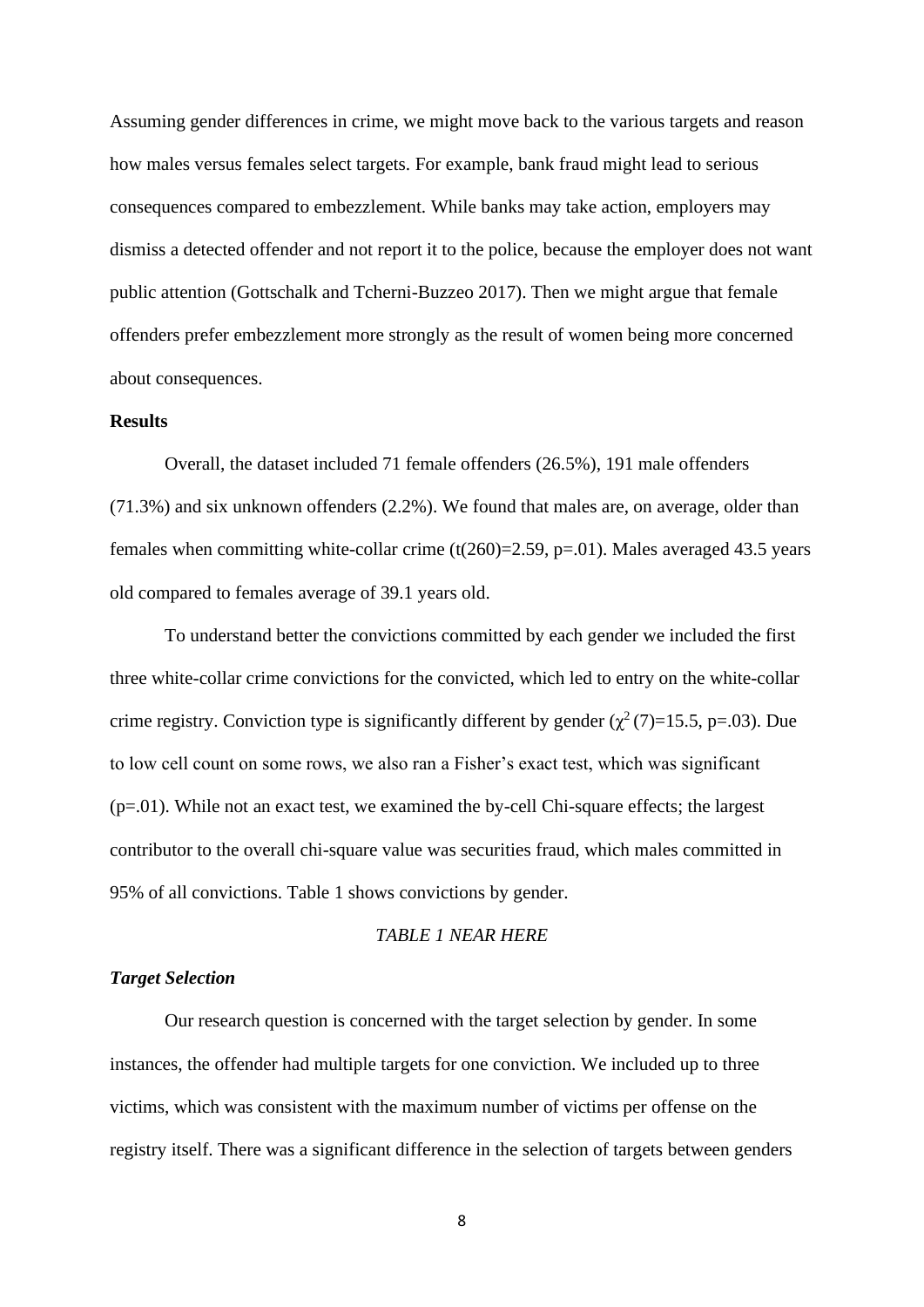$(\chi^2 = 75.4, p = < 0.001)$ . When we examined Chi-square effect by cell, females were more likely to target their employers, healthcare providers, and random individuals while being less likely to target friends, acquaintances and investors. Table 2 shows target selection and gender.

## *TABLE 2 NEAR HERE*

### *Crime and Target Selection*

Certain categories of white collar-crime necessitate a specific type of victim. For example, securities fraud is inherently going to involve investors as victims. At the same time, an offender could select specific groups, such as members of a specific religious affiliation as the target of victimized investors (i.e., affinity fraud). In order to improve our inquiry into the relationship between crime category, target selection and gender type, we specifically focused on target selection within a certain category of white-collar crime. Because there were a limited number of female offenders, we were only able to examine three categories of crime in this manner; that is communications fraud, theft by deception, and insurance fraud. Similar to the target selection section above, we included up to three victims per crime. In addition, to consider victim differences, we grouped victim categories in the following manner:

- 1. Known targets included; friends and acquaintances, and family members.
- 2. Workplace targets included; business collaborates, clients or customers, employers, employees, investors, retailers, and employees.
- 3. Organization targets included; businesses/business owners, insurance companies, financial institutions, government agencies, retailers.
- 4. Demographic targets included; the elderly, minors, single people in a dating environment, members of a specific religious affiliation, home buyers/sellers/owners, healthcare providers, immigrants, buyers and sellers in classified ads, people with substance abuse problems, and people with physical health issues.
- 5. Random individuals were the remaining target category.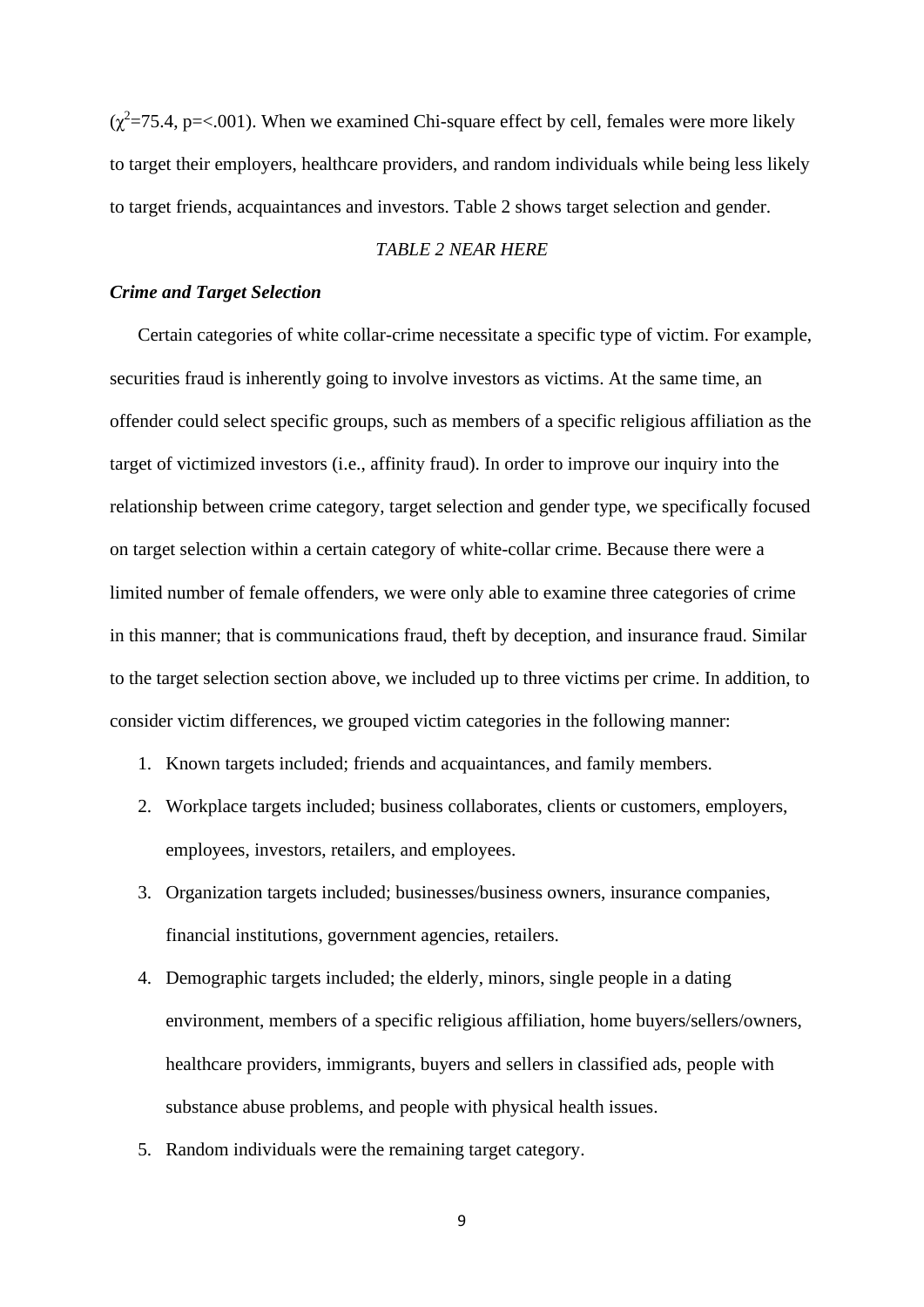Workplace targets comprised 32% (n=39) of communications fraud, followed closely by organizational targets at 31% (n=37). Significant differences between male and female targets were found ( $\chi^2$ =23.4(4), p=<.001). It appears females are more likely to select workplace or random targets while being less likely to select organizational or known targets compared to males. Table 3 shows the differences in target selection for communications fraud, theft by deceptions, and insurance fraud by gender.

#### *TABLE 3 NEAR HERE*

Organizational victims were the target in  $41\%$  (n=31) of theft by deception convictions, with workplace victims being next most likely (37%, n=28). A moderately significant difference between male and female target selection was found ( $\chi^2$ =8.7(4), p=.07). Likewise, Fisher's exact test was moderately significant  $(p=0.05)$ . It appears that females were less likely to select organizational targets. Table 4 shows the gender differences between target selections for theft by deception convictions.

Insurance fraud was unique as this crime largely dictates a specific type of victim. Naturally, organizational victims in terms of insurance firms were the most likely targets for insurance fraud (86%, n=49). There were no significant differences between gender and target selection for insurance fraud ( $\chi^2$ =3.2(3), p=.36). Due to low cell counts, a Fisher's exact test was also computed, but no significant difference was found  $(p=41)$ .

## **Discussion**

We find support for gender differences in target selection as suggested by our research question concerned with how gender affects target choice in white-collar crime. Females were more likely to target their employers, health care providers, and random individuals. They were less likely to target friends, other acquaintances, and investors. Furthermore, it appears that females are more likely to select workplace or random targets while being less likely to select organizational or known targets compared to males.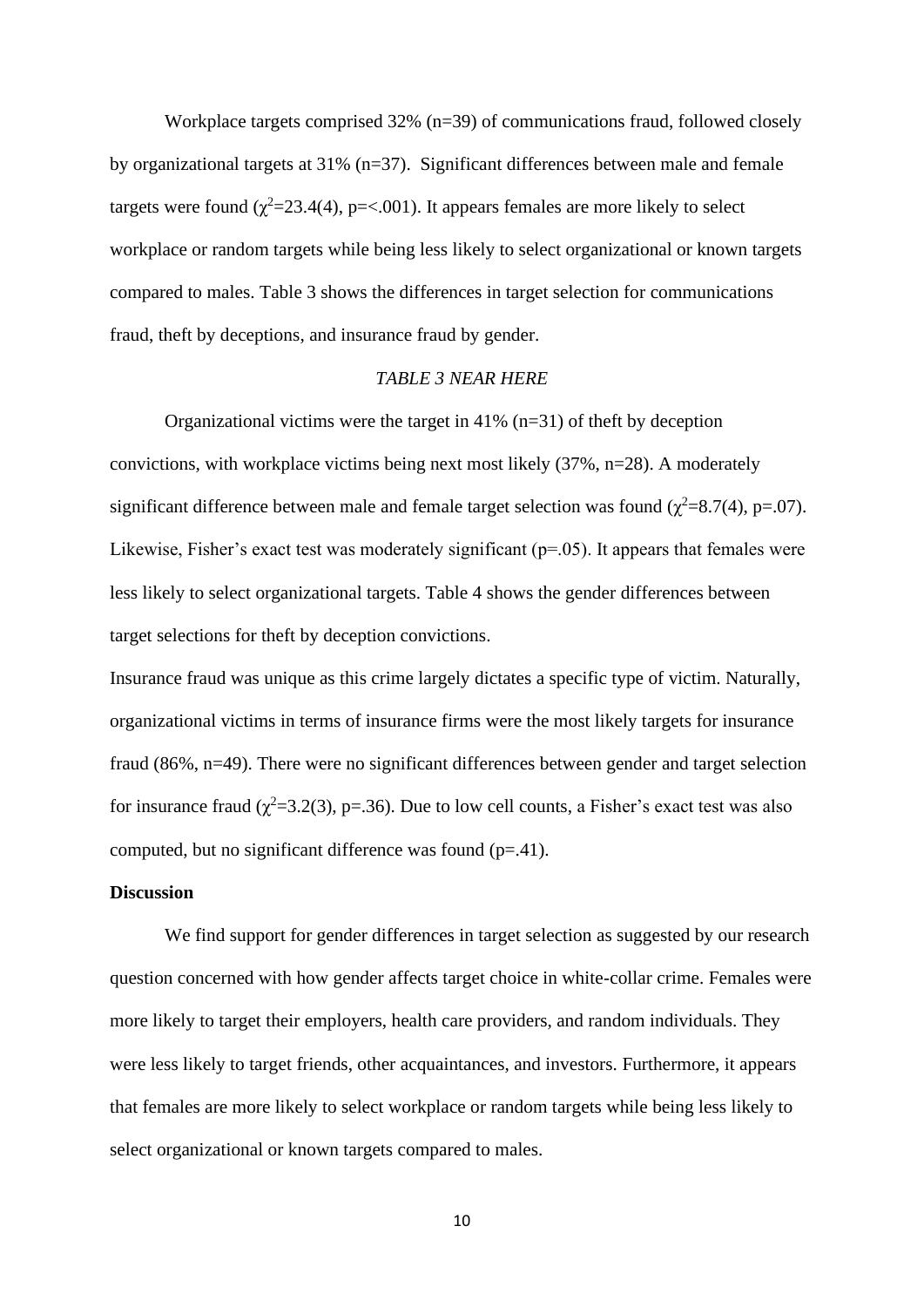The selection of workplace targets by females also finds support in a study of whitecollar offenders in Norway. Females were significantly more involved in embezzlement compared to males. On the other hand, they were far less involved in corruption. The latter result might just as much be a result of limited opportunities as the result of target selection (Benson and Gottschalk 2015; Gottschalk 2020; Gottschalk and Glasø 2013; Gottschalk and Smith 2015).

We find support for gender differences in white-collar crime choices. We find that certain categories of white-collar crime, such as insurance fraud, constrain the target selection. Furthermore, we find that gender operates within the constrained context of target selection. This is in line with the theory of convenience, when we exclude the perspective of opportunity differences for women versus men, which is mainly a matter of access to premises, resources, and systems in an organizational context to commit and conceal crime (Benson and Simpson 2018; Logan, Morgan, Benson, and Cullen 2019). Other elements in the opportunity structure, such as decay by disorganized institutional deterioration (Rodriguez, Uhlenbruck, and Eden 2005), chaos by lack of oversight and guardianship (Bosse and Phillips 2016), and collapse by criminal market structures (Goncharov and Peter 2019), are usually the same for female and male offenders (Gottschalk 2017, 2020).

Dodge (2007) found that women tend to talk most strongly about ethics, morals, and social responsibility. It seems almost impossible for others to think at the same time that they are criminals. However, research by O'Fallon and Butterfield (2005) indicates that there is no difference between women and men when it comes to making ethical and unethical decisions. In our perspective of convenience, lack of suspicion leads to lack of crime signal detection (Szalma and Hancock 2013). A typical employer will seldom suspect female employees of misconduct and crime as compared to male suspects.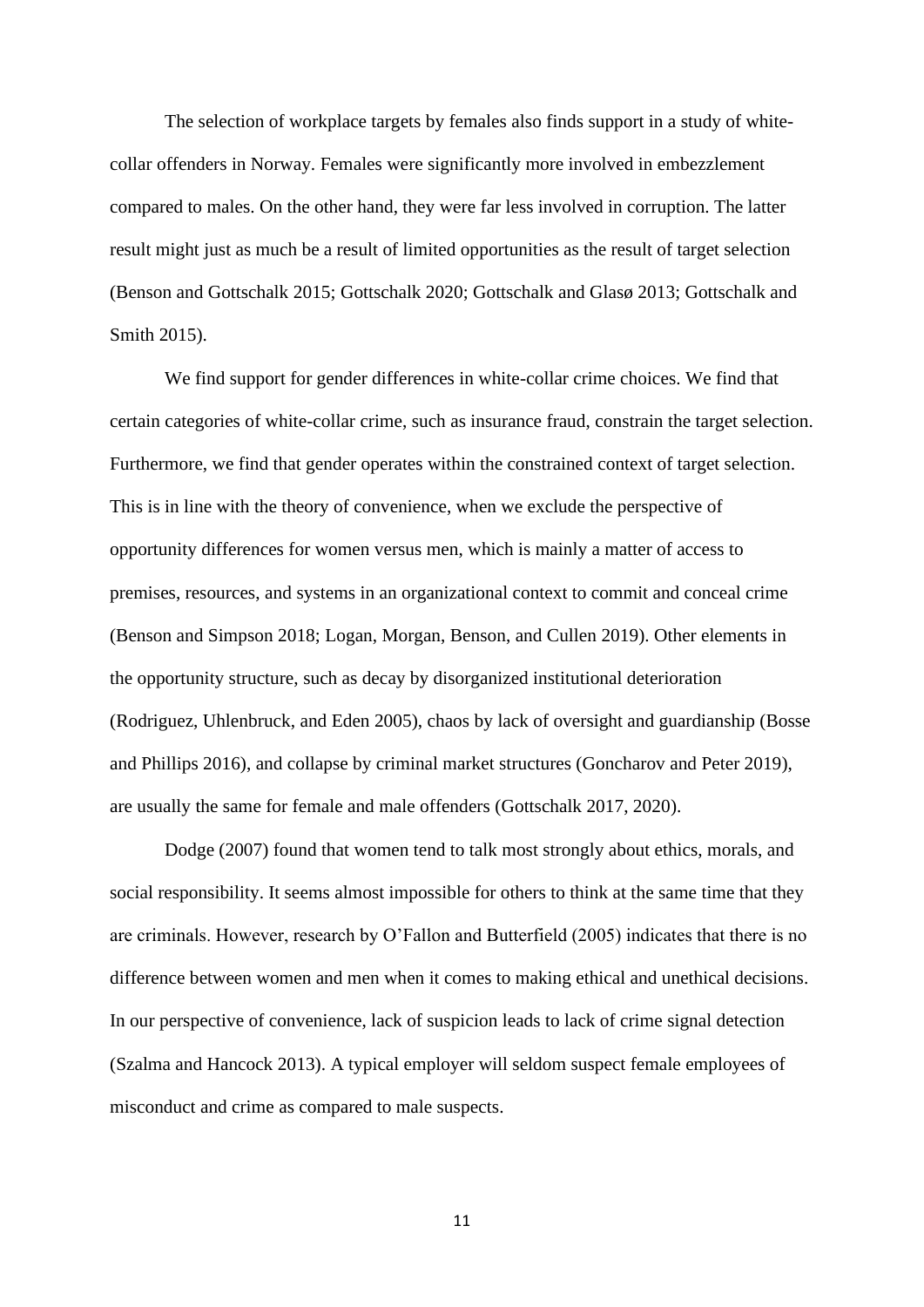A simple experiment we have often performed in different audiences is the question who you would bribe. You would like to build a new home on a property that the state has regulated for recreation, such as an attractive shoreline. You have the choice of bribing a female or male official in the municipality. Considering all the audiences, a large majority vote almost exclusively men. Almost no one would bribe a female official.

Victimization of potential targets in white-collar crime is not just a matter of relative detection risk for males versus females. Justification of crime is also important in relation to the motive, the situation, and the target. An interesting avenue for gender study might be to interview both female and male offenders in terms of their application of neutralization techniques. We do expect to find gender differences in denial of responsibility, denial of injury, denial of victim, condemnation of the condemners, and appeal to higher loyalties (Sykes and Matza 1957) when it comes to alternative targets for white-collar crime.

## **Conclusion**

We find support for gender differences in target selection as suggested by our research question concerned with how gender affects target choice in white-collar crime. Females were more likely to target their employers, health care providers, and random individuals. They were less likely to target friends, other acquaintances, and investors. Furthermore, it appears that females are more likely to select workplace or random targets while being less likely to select organizational or known targets compared to males. Based on the theory of convenience, we argued that male and female offenders vary in their perceptions of convenience when considering alternative categories of crime and alternative categories of victims. We obtained data from Utah's White Collar Crime Offender Registry. Individuals in the state of Utah who are convicted of a second-degree white-collar crime felony or higher are required to register.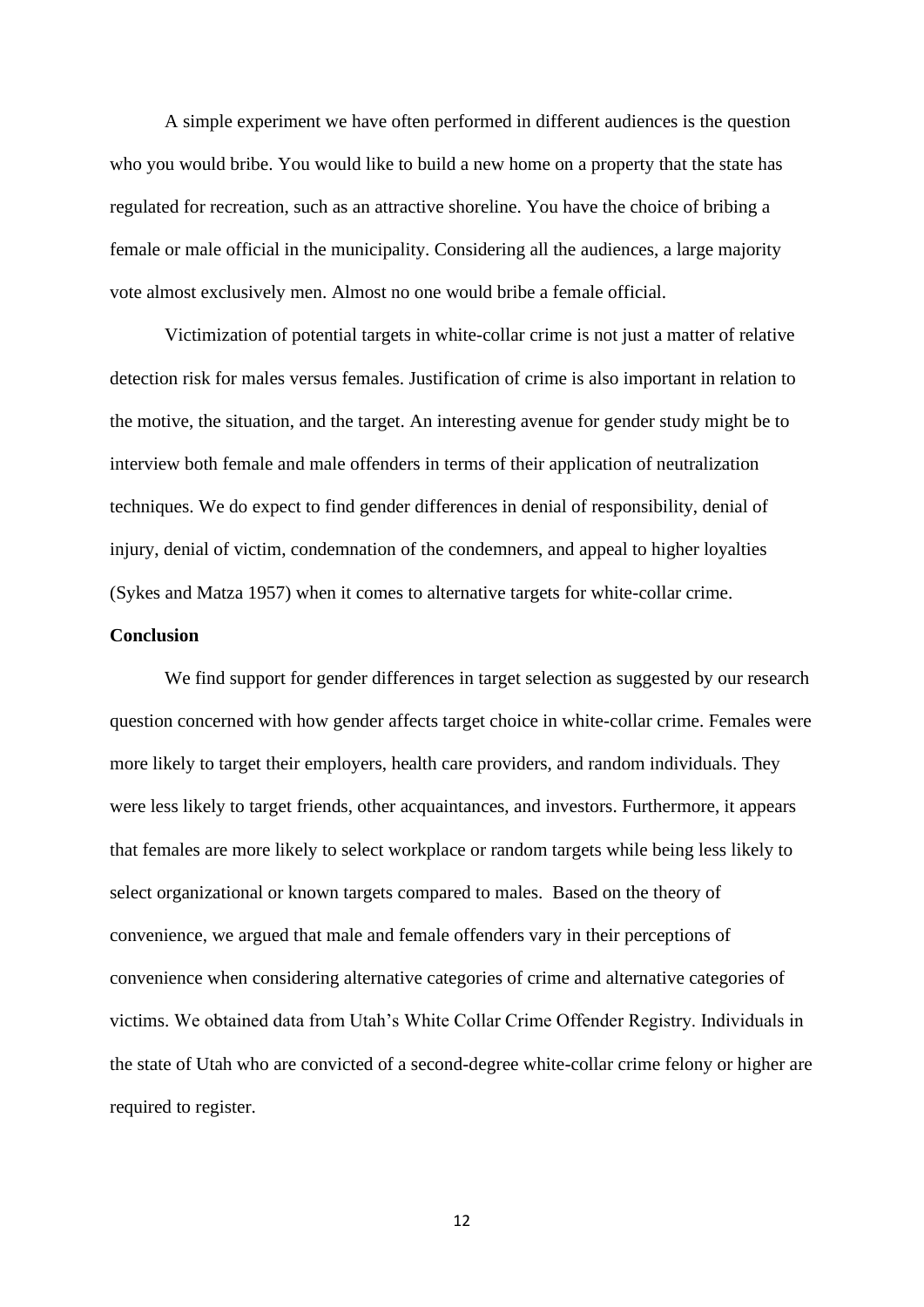Victimization of potential targets in white-collar crime is not just a matter of relative detection risk for males versus females. Justification of crime is also important in relation to the motive, the situation, and the target. An interesting avenue for gender study might be to interview both female and male offenders in terms of their application of neutralization techniques. We do expect to find gender differences in denial of responsibility, denial of injury, denial of victim, condemnation of the condemners, and appeal to higher loyalties (Sykes and Matza 1957) when it comes to alternative targets for white-collar crime.

## **References**

Aguilera, Ruth V. and Abhijeet K. Vadera. "The Dark Side of Authority: Antecedents, Mechanisms, and Outcomes of Organizational Corruption." *Journal of Business Ethics* 77: 431-449.

Benson, Michael L. and Petter Gottschalk. 2015. "Gender and White-Collar Crime in Norway: An empirical study of media reports." *International Journal of Law, Crime and Justice* 43(4): 535-552.

Benson, Michael L. and Erin Harbinson. 2020. "Gender and criminal thinking among individuals convicted of white-collar crimes." *Criminal Justice Studies*. Advance online publication. doi.org/10.1080/1478601X.2020.1709953.

Benson, Michael L. and Sally S. Simpson. 2018. *White-Collar Crime: An Opportunity*  Perspective, 3<sup>rd</sup> ed., New York, NY: Routledge.

Bosse, Douglas A. and Robert A. Phillips. 2016. "Agency theory and Bounded Self-Interest." *Academy of Management Review* 41(2): 276-297.

Bowman, Diana. and George Gilligan. 2008. "Public Awareness of Corruption in Australia." *Journal of Financial Crime* 14(4): 438-452.

Braaten, Clair N. and Michael S. Vaughn. 2019. "Convenience Theory of Cryptocurrency Crime: A Content Analysis of U.S. Federal Court Decisions." *Deviant Behavior*. Advance online publication. https://doi.org/10.1080/01639625.2019.1706706.

Britton, Dana M. 2000. "Feminism in Criminology: Engendering the Outlaw." *Annals of the American Academy of Political and Social Science* 571: 57-76.

Chan, Fiona. and Carole Gibbs. 2020. "Integrated Theories of White-Collar and Corporate Crime." Pp. 191-208 in *The Handbook of White-Collar Crime*, edited by M.L. Rorie. Hoboken, NJ: Wiley & Sons.

Chan, Heng C., Wade C. Myers, and Kathleen M. Heide. 2010. "An Empirical Analysis of 30 Years of US Juvenile and Adult Sexual Homicide Offender Data: Race and Age Differences in the Victim–Offender Relationship." *Journal of forensic sciences* 55(5): 1282-1290.

Daly, Kathleen. 1989. "Gender and Varieties of White‐Collar Crime." *Criminology* 27(4): 769-794.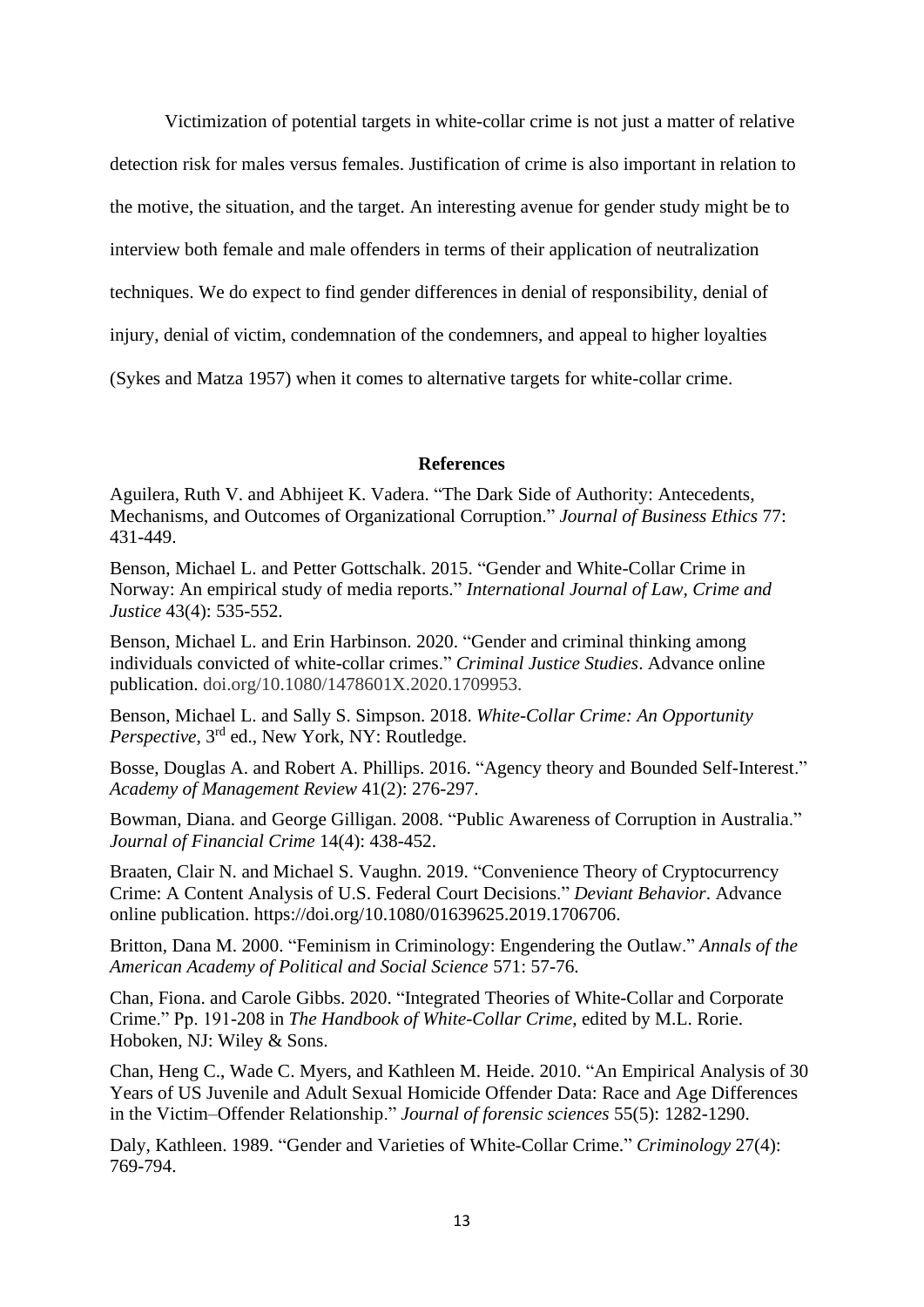Dearden, Thomas E. 2016. "Trust: The Unwritten Cost of White-Collar Crime." *Journal of Financial Crime* 23(1): 87-101.

Dearden, Thomas E. 2017. "An Assessment of Adults' Views on White-Collar Crime." *Journal of Financial Crime* 24(2): 309-21.

Dearden, Thomas E. 2019. "How Modern Psychology Can Help us Understand White-Collar Criminals." *Journal of Financial Crime* 26(1): 61-73.

Dodge, Mary. 2007. "Women Who Commit White-Collar Crimes." Pp. 379-405 in *International Handbook of White-Collar and Corporate Crime,* edited by H.N. Pontell and G. Geis. New York, NY: Springer Science.

Engdahl, Oskar. 2015. "White-Collar Crime and First-Time Adult-Onset Offending: Explorations in the Concept of Negative Life Events as Turning Points." *International Journal of Law, Crime and Justice* 43(1): 1-16.

Farquhar, Jillian D. and Jennifer Rowley. 2009. "Convenience: A Services Perspective." *Marketing Theory* 9(4): 425-438.

Galvin, Miranda A. 2020. "Gender and White-Collar Crime – Theoretical Issues." *Criminal Justice Studies.* Advance online publication. doi.org/10.1080/1478601X.2020.1709954.

Galvin, Miranda A., Thomas A. Loughran, Sally S. Simpson, and Mark A. Cohen. 2018. "Victim Compensation Policy and White-Collar Crime: Public Preferences in a National Willingness-To-Pay Survey." *Criminology & Public Policy* 17: 553–594.

Geest, Victor R., David Weisburd, and Arjan A.J. Blokland. 2017. "Developmental Trajectories of Offenders Convicted of Fraud: A Follow-Up to Age 50 in A Dutch Conviction Cohort." *European Journal of Criminology* 14(5): 543-565.

Goncharov, Igor and Caspar D. Peter. 2019. "Does Reporting Transparency Affect Industry Coordination? Evidence from the Duration of International Cartels." *The Accounting Review* 94 (3): 149-175.

Goossen, Mikael, Ingemar J. Seva, and Daniel Larsson. 2016. "Basic Human Values and White-Collar Crime: Findings from Europe" *European Journal of Criminology* 13(4): 434- 452.

Gottschalk, Petter. 2017. "Convenience in White-Collar Crime: Introducing a Core Concept" *Deviant Behavior* 38(5): 605-619.

Gottschalk, Petter. 2020. *The Convenience of White-Collar Crime in Business*. New York, NY: Springer Nature.

Gottschalk, Petter and Lars Glasø. 2013. "Gender in White-Collar Crime: An empirical Study of Pink-collar Criminals." *International Letters of Social and Humanistic Sciences* 04: 22-34.

Gottschak, Petter. and Robert Smith. 2015. "Gender and White-Collar Crime: Examining Representations of Women in Media." *Journal of Gender Studies* 24(3): 310-325.

Gottschalk, Petter and Maria Tcherni-Buzzeo. 2017. "Reasons for Gaps in Crime Reporting: The Case of White-Collar Criminals Investigated by Private Fraud Examiners in Norway." *Deviant Behavior* 38(3): 267-281.

Goulette, Natalie. 2020. "What are the Gender Differences in Risk and Needs of Males and Females Sentenced for White-Collar Crimes?" *Criminal Justice Studies*. Advance online publication. doi.org/10.1080/1478601X.2020.1709951.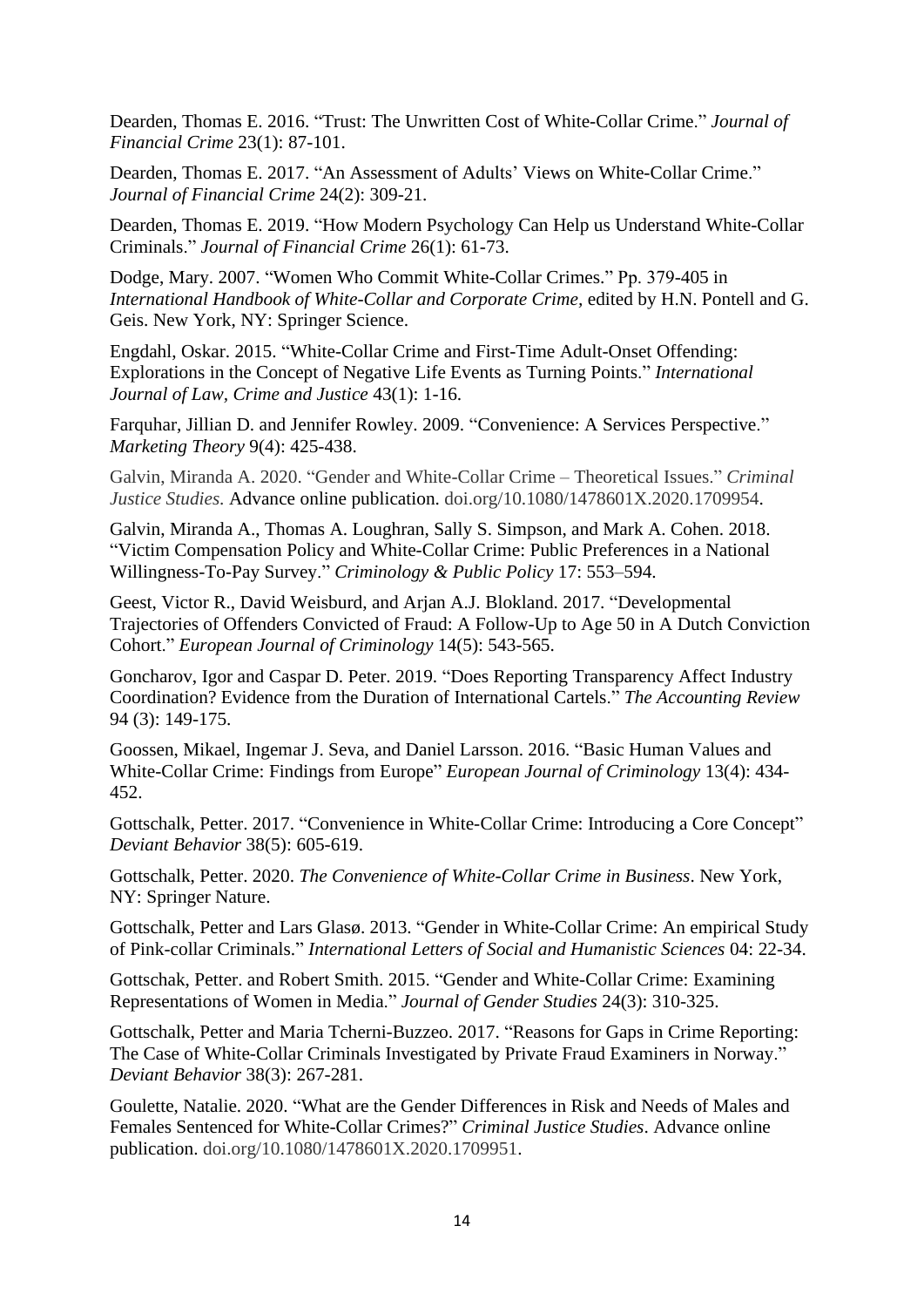Hansen, Laura L. 2020. "Review of the Book 'Convenience Triangle in White-Collar Crime: Case Studies of Fraud Examinations'", *ChoiceConnect* 57(5). Middletown, CT: Association of College and Research Libraries.

Harbinson, Erin. 2020. "Investigating Women and Men Convicted of White-Collar Offenses on Federal Community Supervision: Sample and Methods." *Criminal Justice Studies*. Advance online publication. doi.org/10.1080/1478601X.2020.1709949.

Higgins, E. Tory. 1997. "Beyond Pleasure and Pain." *American Psychologist* 52: 1280-1300.

Kireenko, Anna P., Ekaterina N. Nevzorova, and Dmitry Y. Fedotov. 2019. "Sector-Specific Characteristics of Tax Crime in Russia." *Journal of Tax Reform* 5(3): 249-264.

Klenowski, Paul M., Heith Copes, and Christopher W. Mullins. 2011. "Gender, Identity, and Accounts: How White Collar Offenders do Gender when Making Sense of Their Crimes." *Justice Quarterly 28*1: 46-69.

Logan, Matthew W., Mark A. Morgan, Michael L. Benson, and Francis T. Cullen. 2019. "Coping with Imprisonment: Testing the Special Sensitivity Hypothesis for White-Collar Offenders." *Justice Quarterly* 36(2): 225-254.

Mai, Huynh, T. X. and Svein O. Olsen. 2016. "Consumer Participation in Self-Production: The Role of Control Mechanisms, Convenience Orientation, and Moral Obligation" *Journal of Marketing Theory and Practice* 24(2): 209-223.

Ndrecka, Merlinda. 2020. "Gender and White Collar Crime – Implications for Corrections Research and Practice." *Criminal Justice Studies*. Advance online publication. doi.org/10.1080/1478601X.2020.1709955.

O'Fallon, Michael J. and Kenneth D. Butterfield. 2005. "A review of the Empirical Ethical Decision-Making Literature: 1996-2003." *Journal of Business Ethics* 59: 375-413.

Piquero, Nicole L. 2018. "White-Collar Crime is Crime: Victims Hurt Just the Same." *Criminology & Public Policy* 17(3): 595–600.

Piquero Nicole L. and Andrea Schoepfer. 2010. "Theories of white-collar crime and public policy. In, *Criminology and Public Policy: Putting Theory to Work*, edited by H.D. Barlow and S.H. Decker. Philadelphia: Temple University Press.

Reese, Bruce and Mary K. McDougal. 2018. "Gender, Status, and Tax Offenses." *Deviant Behavior* 39: 1647-1657.

Robb, Geroge. 2006. "Women and White-Collar Crime: Debates on Gender, Fraud and the Corporate Economy in England and America, 1850–1930." *British Journal of Criminology 46*(6): 1058-1072.

Rodriguez, Peter, Klaus Uhlenbruck, and Lorraine Eden. 2005. "Government Corruption and The Entry Strategies of Multinationals." *Academy of Management Review* 30(2): 383-396.

Sykes, Gresham and David Matza. 1957. "Techniques of Neutralization: A Theory of Delinquency." *American Sociological Review* 22(6): 664-670.

Szalma, James L. and Peter A. Hancock. 2013. "A Signal Improvement to Signal Detection Analysis: Fuzzy SDT on the ROCs." *Journal of Experimental Psychology: Human Perception and Performance* 39(6): 1741-1762.

Ullman, Sarah E. and Judith M. Siegel. 1993. "Victim-Offender Relationship and Sexual Assault." *Violence and victims 8*2: 121-134.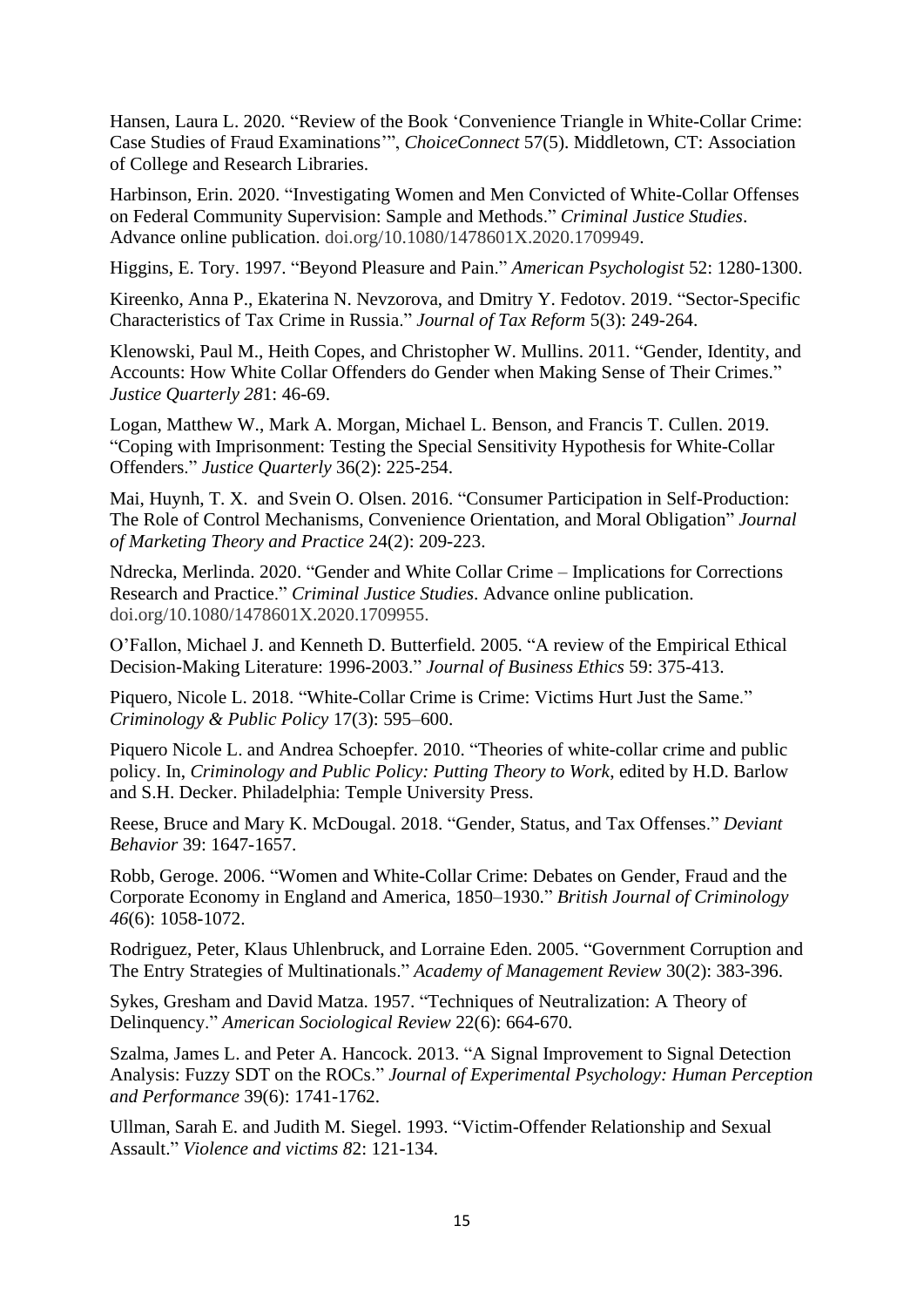Utah Attorney General's Office. 2020. "White Collar Crime Offender Registry." Retrieved January 12, 2020. (https://www.utfraud.com/RegistryLists)

Vasiu, Viviana I. and Ellen S. Podgor. 2019. "Organizational Opportunity and Deviant Behavior: Convenience in White-Collar Crime." *Criminal Law and Criminal Justice Books*, Rutgers, the State University of New Jersey. www.clcjbooks.rutgers.edu.

White Collar Crime Registry, HB 378 2015. Retrieved January 31, 2020. (https://le.utah.gov/~2015/bills/static/HB0378.html.)

Wikstrom, Per-Olof H., Richard P. Mann, and Beth Hardie. 2018. Young People's Differential Vulnerability to Criminogenic Exposure: Bridging the Gap Between People- and Place-Oriented Approaches in the Study of Crime Causation. *European Journal of Criminology* 15(1): 10-31.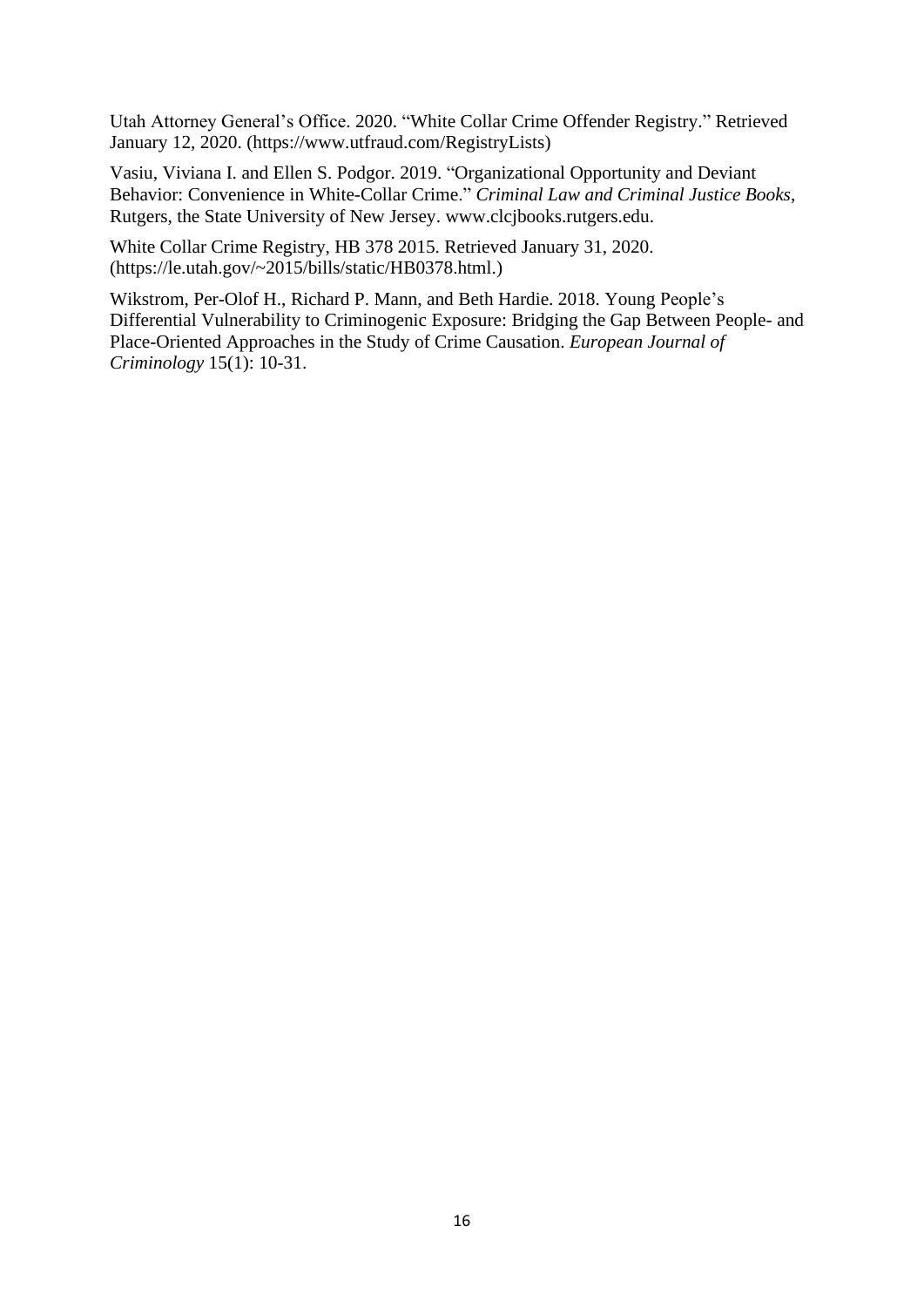# *Table 1: Conviction by Gender*

|                                     | Gender      |              |              |  |
|-------------------------------------|-------------|--------------|--------------|--|
| Conviction                          | Male        | Female       | <b>Total</b> |  |
| <b>Communications Fraud</b>         | 69 (30%)    | 30(36%)      | 99 (31.5%)   |  |
| <b>Insurance Fraud</b>              | 27(11.7%)   | 13 (15.5%)   | 40 (12.7%)   |  |
| <b>Money Laundering</b>             | $14(6.0\%)$ | $4(4.8\%)$   | 18 (5.7%)    |  |
| Mortgage Fraud                      | $0(0\%)$    | $1(1.2\%)$   | $1(0.3\%)$   |  |
| <b>Pattern of Unlawful Activity</b> | 30 (13.0%)  | $9(10.7\%)$  | 39 (12.4%)   |  |
| <b>Securities Fraud</b>             | 38 (16.5%)  | $2(2.4\%)$   | 40 (12.7%)   |  |
| Theft by Deception                  | 43 (18.7%)  | $20(23.8\%)$ | $64(20.1\%)$ |  |
| Unlawful Dealing with Property      | $9(3.9\%)$  | $5(6.0\%)$   | 14 (4.5%)    |  |
| by a Fiduciary                      |             |              |              |  |
| <b>Total</b>                        | 230         | 84           | 314          |  |

\* Percentages are within gender (i.e., column total)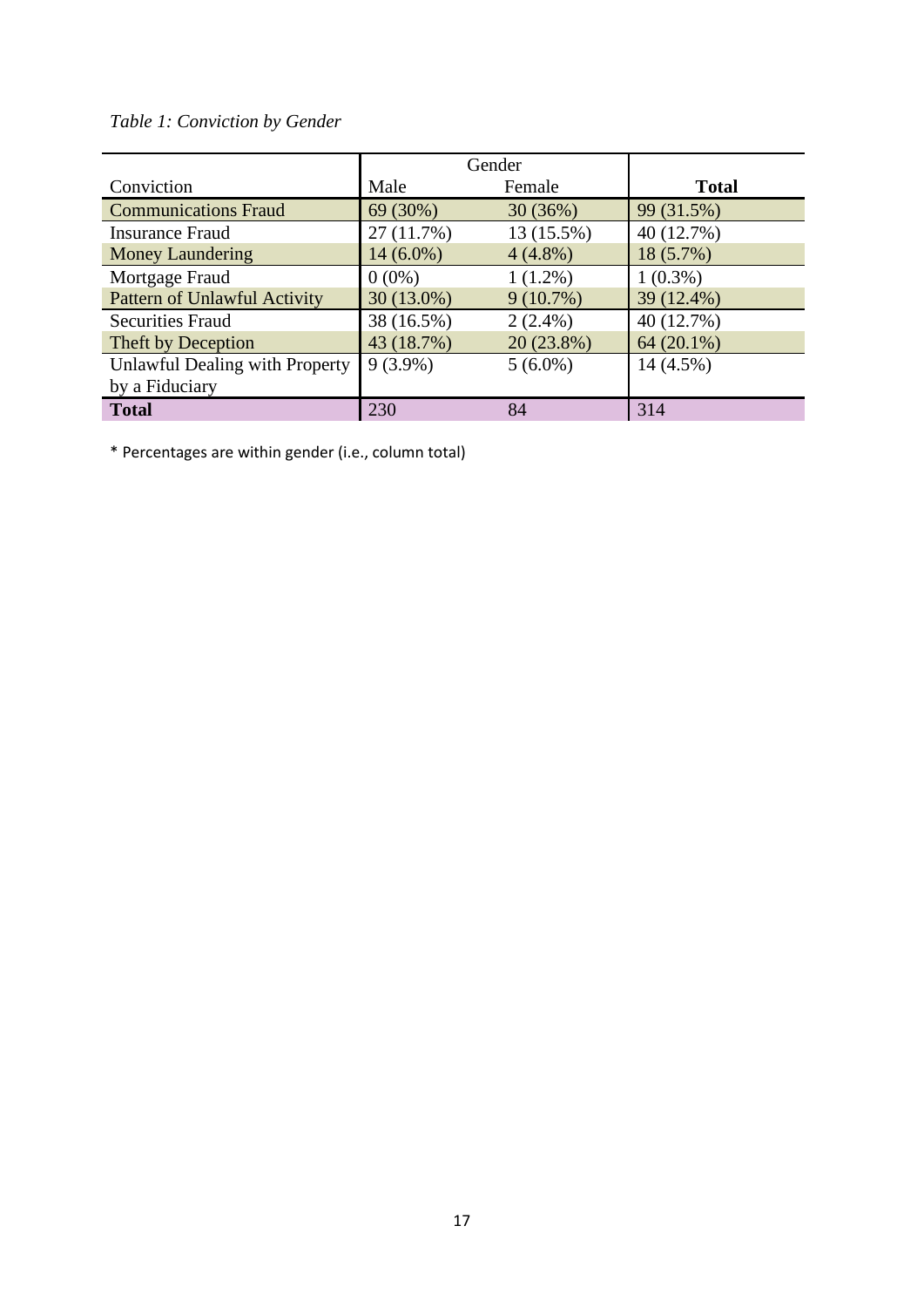|                                   | Gender      |             |              |
|-----------------------------------|-------------|-------------|--------------|
| Conviction                        | Male        | Female      | <b>Total</b> |
| <b>Business Partners</b>          | 6(2.6%)     | $0(0\%)$    | $6(1.9\%)$   |
| Buyers/Sellers via Classified     | 4(1.7%)     | $0(0\%)$    | $4(1.3\%)$   |
| Ads                               |             |             |              |
| <b>Clients or Customers</b>       | $12(5.2\%)$ | $2(5.3\%)$  | 14 (4.5%)    |
| Elderly                           | $6(2.6\%)$  | $0(0\%)$    | $6(1.9\%)$   |
| <b>Employees</b>                  | $1(0.4\%)$  | 1(2.6%)     | $2(0.6\%)$   |
| Employer                          | $16(7.0\%)$ | 29 (76.3%)  | 45 (14.4%)   |
| <b>Family Members</b>             | $15(6.5\%)$ | $4(10.5\%)$ | $19(6.1\%)$  |
| <b>Financial Institutions</b>     | $15(6.5\%)$ | $2(5.3\%)$  | $17(5.4\%)$  |
| Friends & Acquaintances           | 33 (14.3%)  | $5(13.2\%)$ | 38 12.1%)    |
| <b>Government Agencies</b>        | 6(2.6%)     | $1(2.6\%)$  | $7(2.2\%)$   |
| <b>Healthcare Providers</b>       | $0(0\%)$    | $3(7.9\%)$  | $3(1.0\%)$   |
| Home Buyers/Sellers/Owners        | $11(4.8\%)$ | $2(5.3\%)$  | 13 (4.2%)    |
| <b>Immigrants and Non-English</b> | $1(0.4\%)$  | $1(2.6\%)$  | $2(0.6\%)$   |
| <b>Speaking Populations</b>       |             |             |              |
| <b>Insurance Companies</b>        | 26 (11.3%)  | 13 (34.2%)  | 39 (12.5%)   |
| <b>Investors</b>                  | 28 (12.2%)  | 1(2.6%)     | 29 (9.3%)    |
| Members of a Specific             | 3(1.3%)     | $1(2.6\%)$  | $4(1.3\%)$   |
| Religious Group                   |             |             |              |
| <b>Minors</b>                     | $1(0.4\%)$  | $0(0\%)$    | $1(0.3\%)$   |
| People with Physical Health       | $1(0.4\%)$  | $1(2.6\%)$  | $2(0.6\%)$   |
| <b>Issues and Disabilities</b>    |             |             |              |
| People with Substance Abuse       | $9(3.9\%)$  | $2(5.3\%)$  | 11(3.5%)     |
| Problems                          |             |             |              |
| Random Individual(s)              | $3(1.3\%)$  | $6(15.8\%)$ | $9(2.9\%)$   |
| Retailers                         | 20 (8.7%)   | 5(13.2%)    | $25(8.0\%)$  |
| Single People in a Dating         | $2(0.9\%)$  | $0(0\%)$    | $2(0.6\%)$   |
| Environment                       |             |             |              |
| <b>Small Businesses/ Small</b>    | $11(4.8\%)$ | $4(10.5\%)$ | $15(4.8\%)$  |
| <b>Business Owners</b>            |             |             |              |
| <b>Total</b>                      | 230         | 83          | 313          |

# *Table 2: Target Selection by Gender*

\* Percent are within gender (i.e., column total)